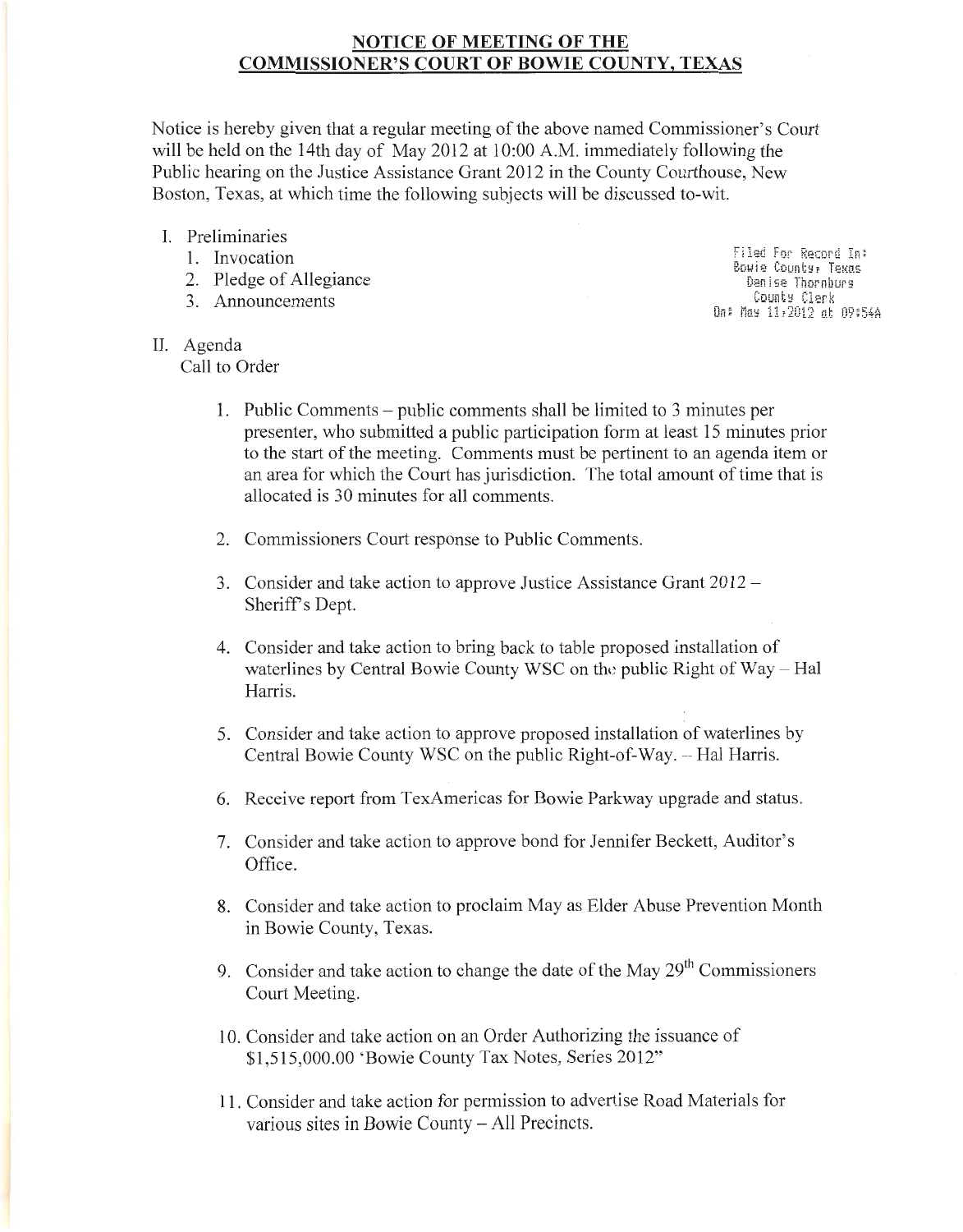- 12. Consider and take action to declare the following as salvage- Pet. 4:
	- a. 1 Bat Wing Shredder, Asset #2094.
	- b. 1 Cat Track Loader, SN#20201064.
	- c. 1 460 Badger Excavator, SN#274271 .
	- d. 1 1977 GMC Winch Truck SN#TCE617V584959.
- 13. Consider and take possible action to approve requested budget amendments for FY2011 -2012.
- 14. Consider and take action re: payment of accounts payable.
- 15. Consider and take action to approve or to amend minutes as an order of the court.

III. Adjournment

For COMMISSIONER'S COURT<br>
Chris Goodsell, Agenda Clerk

Chris Goodsell, Agenda Clerl

This notice of meeting was posted in the locked bulletin board located on the first floor of the west side of the Bowie County Courthouse and on the inside facing outward of the north window of the Bowie County Courthouse, readily accessible to the general public at all times, on the 11th day of May, 2012 at 10:00 A.M. and remained posted for at least 72 continuous hours preceding the scheduled time of said meeting.

Any invocation that may be offered before the official start of the meeting of the Court shall be the voluntary offering of a private citizen, to and for the benefit of the Court. The views or beliefs expressed by the invocation speaker have not been previously reviewed or approved by the Court and do not necessarily represent the religious beliefs or views of the Court in part or as a whole. No member of the community is required to attend or participate in the invocation and such decision will have no impact on their right to actively participate in the business of the Court.

Dated the 11th day of May 2012

Chris Goodsell, Agenda Clerk Bowie County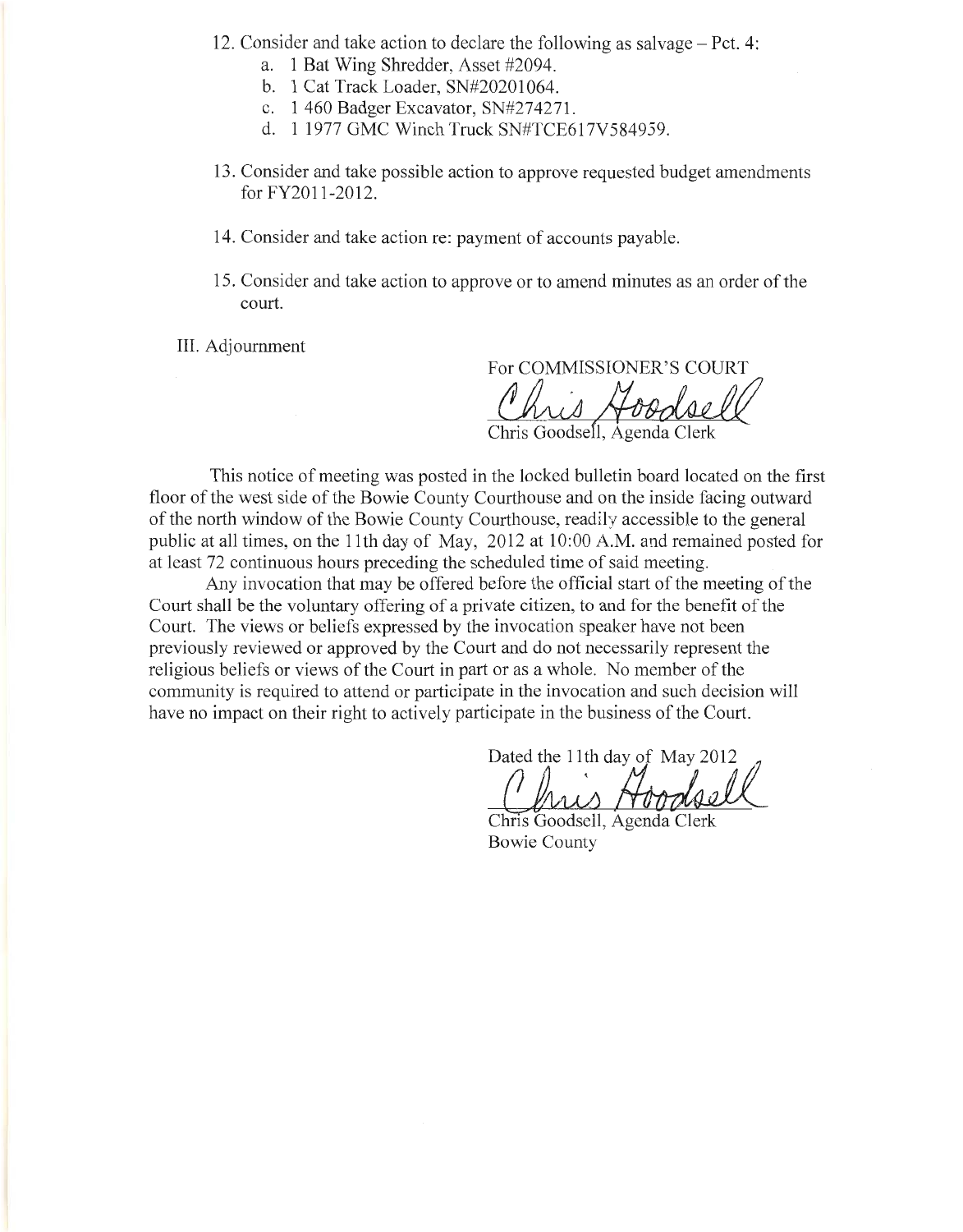# **COMMISSIONER'S COURT MINUTES** MAY 14, 2012

BE IT REMEMBERED, that on this 14<sup>th</sup> day of May, 2012, the HONORABLE COMMISSIONER'S COURT of Bowie County, Texas met in REGULAR SESSION at the Courthouse of said County in New Boston, Texas after due notice had been posted on the 11<sup>th</sup> day of May, 2012 with the HONORABLE JUDGE STERLING LACY absent and Commissioner Pat McCoy present and presiding with the following Commissioners being present.

| lack Stone            | <b>Commissioner Pct. #1</b> |
|-----------------------|-----------------------------|
| <b>John Addington</b> | <b>Commissioner Pct. #2</b> |
| Kelly Blackburn       | <b>Commissioner Pct. #3</b> |
| Pat McCoy             | <b>Commissioner Pct. #4</b> |

Also in attendance were the following County Officials: Auditor William Tye, County Clerk Denise Thornburg, County Legal Advisor Carol Dalby and the following staff members also present on the dais: Administrative Assistant Rachael Cherry.

There was a Public Hearing in regards to the 2012 Justice Assistance Grant and everyone in attendance was asked to sign a sign-in sheet. Mr. Larry Parker gave a presentation to the Court and once public comments and questions were heard, the hearing concluded at 10:05 A.M.

#### **PRELIMINARIES**

**INVOCATION** 

**Buddy Chandler** 

**PLEDGE** 

Pledge of Allegiance to the United States of America

### **ANNOUNCEMENTS**

John Goodwin, Engineer-gave a report (30% plan) regarding the Hwy 82 Project.

### **REGULAR AGENDA ITEMS**

Court convened at 10:08 A.M. when the following ORDERS, JUDGMENTS AND DECREES were had and ORDERED spread upon the minutes of the Court to-wit.

Item 1: There were no Public Comments.

Item 2: There were no Commissioners Court response to Public Comments.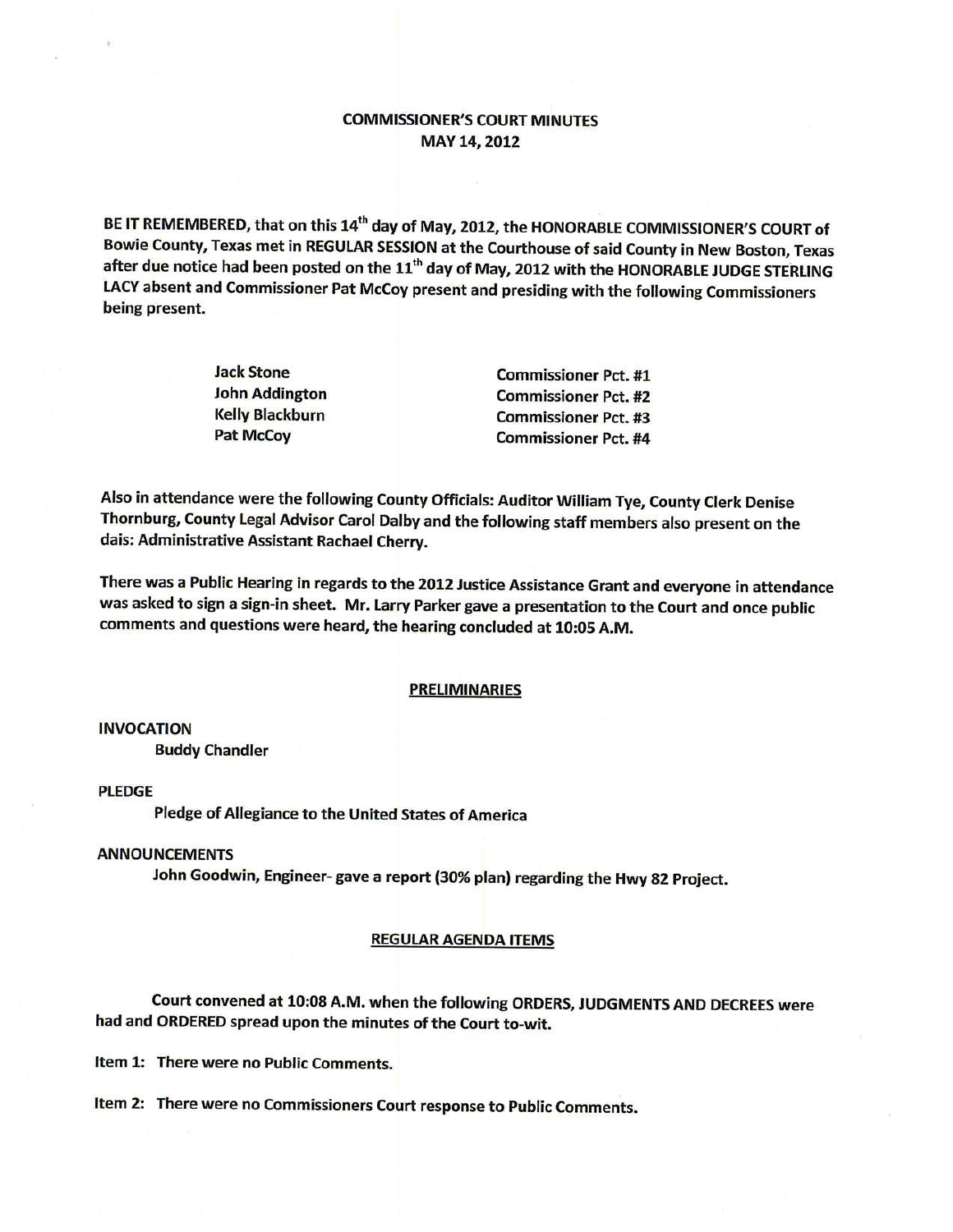- Item 3: On this 14<sup>th</sup> day of May, 2012, a motion was made by Commissioner Kelly Blackburn and duly second by Commissioner Jack Stone to approve the Justice Assistance Grant 2012 (\$19,723)-Sheriff's Dept. Motion was put to a vote and all voted aye and none opposed. **Motion carried.**
- Item 4: On this 14<sup>th</sup> day of May, 2012, a motion was made by Commissioner Pay McCoy and duly second by Commissioner Kelly Blackburn to bring back to the table, the proposed installation of waterlines by Central Bowie County WSC on the public Right-of-Way-Hal Harris. Motion was put to a vote and all voted aye and none opposed. **Motion carried.**
- Item 5: On this 14<sup>th</sup> day of May, 2012, a motion was made by Commissioner Jack Stone and duly second by Commissioner John Addington to approve the proposed (Phase 2 of plan) installation of waterlines by Central Bowie County WSC on the public Right-of-Way-Hal Harris. Motion was put to a vote and all voted aye and none opposed. **Motion carried.**
- Item 6: A report was presented to the Court by Mr. Bill Cork from TexAmericas for the Bowie Parkway (4.7 miles of road) upgrade and status.
- Item 7: On this 14<sup>th</sup> day of May, 2012, a motion was made by Commissioner Jack Stone and duly second by Commissioner Kelly Blackburn to approve a bond for Jennifer Beckett, Auditors Office. Motion was put to a vote and all voted aye and none opposed. **Motion carried.**
- Item 8: On this 14<sup>th</sup> day of May, 2012, a motion was made by Commissioner Jack Stone and duly second by Commissioner Kelly Blackburn to proclaim May as Elder Abuse Prevention Month in Bowie County, Texas as stated in a Proclamation read in open Court. Motion was put to a vote and all voted aye and none opposed. **Motion carried.**
- Item 9: On this 14<sup>th</sup> day of May, 2012, the action to change the date of May 29<sup>th</sup>, 2012 Commissioners Court Meeting died for a lack of a motion.
- Item 10: On this 14<sup>th</sup> day of May, 2012, a motion was made by Commissioner Pat McCoy and duly second by Jack Stone to approve an Order Authorizing the issuance of \$1,515,000 "Bowie County Tax Note Series 2012" as read in open Court. County Auditor William Tye spoke to Court and indicated that notes have a payoff date of January, 2013 and that they could be paid off early. Motion was put to a vote and all voted aye and none opposed. **Motion carried.**
- Item 11: On this 14<sup>th</sup> day of May, 2012, a motion was made by Commissioner Kelly Blackburn and duly second by Commissioner John Addington to give permission to advertise for Road Materials for various sites in Bowie County-All Pcts.